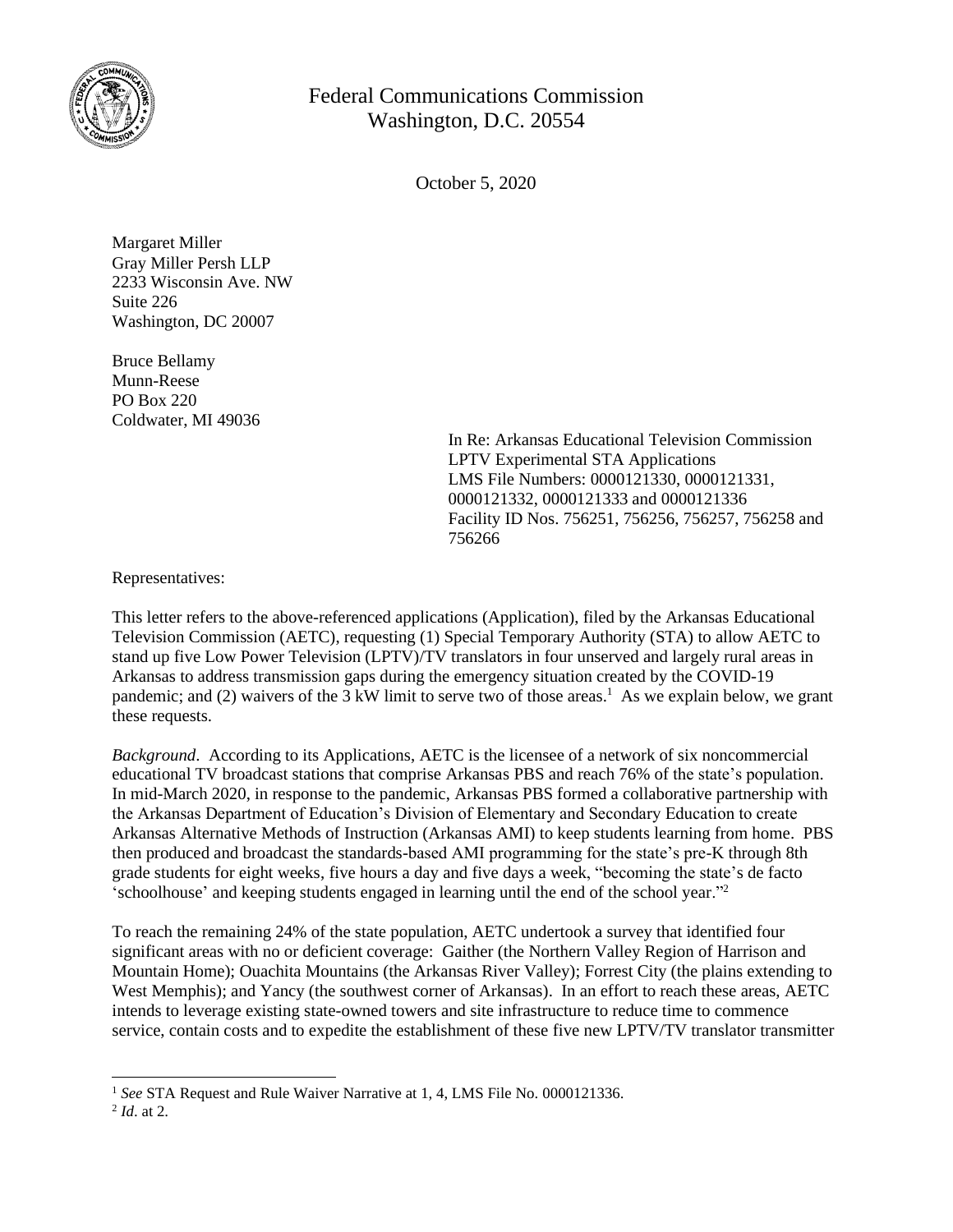sites to fill in those areas.<sup>3</sup> The Arkansas governor and legislature of the State of Arkansas deemed AETC broadcast service to these areas to be a very important state need, and have allocated \$5.18 million from CARES federal funding to expand the broadcast reach of Arkansas PBS to these areas. The federal funding comes from the 2020 CARES ACT, which also stipulates these funds must be spent by December 30, 2020.<sup>4</sup>

AETC further submits that it identified two gap areas in Arkansas -- Forrest City and Yancy that will require power levels above the 3 kW limits in order to reach the citizens that need it most. Because those sites require additional power to optimize coverage, AETC requests over-power waivers to serve those areas. Specifically, AETC requests that the Commission grant waivers to operate the proposed STA for Forrest City at 17.5 kW ERP and Yancy at 12kW ERP above the 3kW LPTV limit in order to maximize the coverage and audience reach in these regions.<sup>5</sup> AETC argues that this power increase is necessary to provide the required coverage without having to build additional sites and infrastructure and stay within the CARES ACT grant funding limits. Moreover, it asserts that the alternative -- adding more sites and complexity to the network  $-$  would only serve to delay and put at risk the public benefit.<sup>6</sup>

*Discussion*. We grant AETC's request in its entirety. The Commission has authority under section 309(f) of the Act to grant an STA if it finds "there are extraordinary circumstances requiring temporary operations in the public interest and that delay in the institution of such temporary operations would seriously prejudice the public interest."<sup>7</sup> We conclude that the public interest would be served by the grant of AETC's request due to the critical in-home educational service that AETC will be able to provide to previously unserved children. With the addition of the new transmitter locations, the Arkansas PBS potential broadcast audience coverage with reliable over-the-air signal would increase by 685,607 people, which equates to 99.5 percent of the state.<sup>8</sup> Providing essential educational programming during the COVID-19 pandemic through the facilities that can be most quickly deployed is unquestionably in the public interest. We emphasize that our conclusion is based on the close collaborative partnership with the Arkansas Department of Education, and that the Applications are akin to a direct governmental request for assistance. In particular, we rely on the fact that the Arkansas state government specifically allocated \$5.18 million from CARES ACT federal funding for the project identified in the Applications – to expand the broadcast reach of Arkansas PBS to unserved areas $9 -$  and this funding is not general or discretionary. Given that the licensee will help to carry out a core governmental functional by facilitating and providing access to vital educational services for K-8 students using CARES ACT federal funding, we find that the circumstances here are truly extraordinary and in the public interest.

After a thorough review of the technical specifications, we are persuaded that no interference is likely to occur from grant of the proposed STAs. Accordingly, we grant the STAs subject to the conditions set forth below. However, we caution that these are secondary facilities and our authorization may be summarily terminated if their operation causes interference to any other broadcast facility. Also, compliance with section 1.1307(b) of the Commission's rules (radio frequency radiation) is required.<sup>10</sup> In the interest of public safety, and consistent with conditions that apply to all television stations operating a

5 *Id.* at 4-5.

<sup>7</sup> 47 U.S.C. § 309(f).

9 *Id*. at 1.

<sup>3</sup> *Id*. at 4.

<sup>4</sup> *Id*. at 1.

<sup>6</sup> *Id*. at 5.

<sup>8</sup> STA Request and Rule Waiver Narrative at 7.

<sup>10</sup> 47 CFR § 1.1307(b).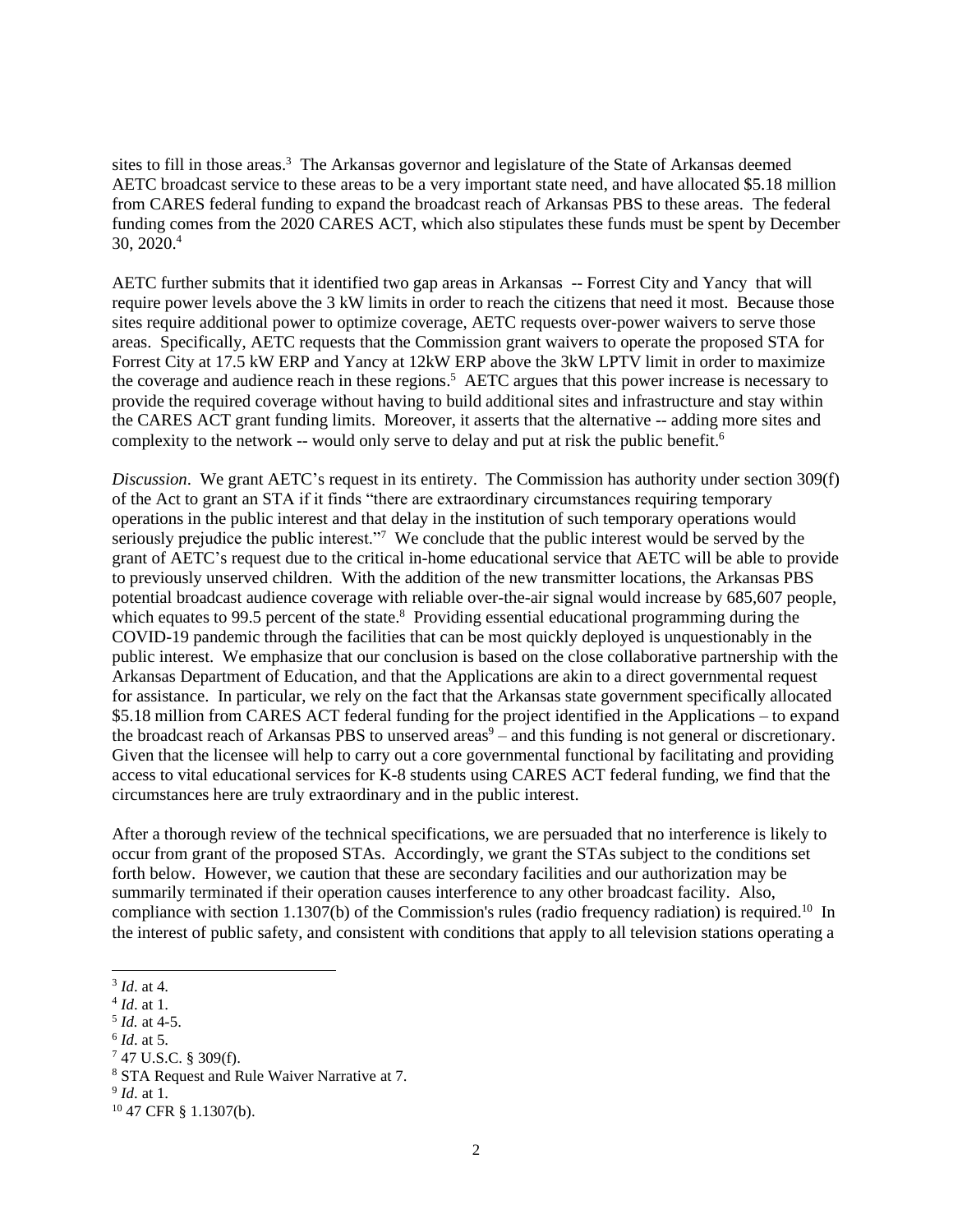digital facility, we also impose a requirement to identify and notify healthcare facilities to protect against any inadvertent interference to medical equipment.<sup>11</sup>

In addition, we waive the 3 kW power limitations for the transmitters in Forrest City and Yancy. Generally, the Commission may waive any rule for good cause shown.<sup>12</sup> The Commission may also grant a request for waiver if it is shown that: (i) the underlying purpose of the rule(s) would not be served or would be frustrated by application to the instant case, and that a grant of the requested waiver would be in the public interest; or (ii) in view of unique or unusual factual circumstances of the instant case, application of the rule(s) would be inequitable, unduly burdensome or contrary to the public interest, or the applicant has no reasonable alternative.<sup>13</sup> Waiver is appropriate where the particular facts make strict compliance inconsistent with the public interest. 14 In making this determination, we may take into account considerations of hardship, equity, or more effective implementation of overall policy on an individual basis.<sup>15</sup> Waiver is therefore appropriate if special circumstances warrant a deviation from the general rule and such deviation will serve the public interest.<sup>16</sup>

We conclude that grant of the waiver of the LPTV power restrictions is in the public interest based on the unique factual circumstances in this case. Specifically, grant of a waiver for operation in Forrest City and Yancy is in the public interest in this particular instance because: (1) the novelty and urgency of the COVID-19 crisis and the dangers of significant educational disruption to schoolchildren; and (2) the time-sensitive nature of meeting the 2020 year-end deadline to qualify for CARES ACT funding. In the present case, we conclude that strict compliance with the power limitation would perpetuate hardship on thousands of schoolchildren that would not otherwise be able to receive the AMI educational programming broadcast by PBS.

Accordingly, the above facts considered, the request for Special Temporary Authority to operate five new LPTV/TV translator stations **IS GRANTED**, subject to the following conditions:

1. The grant of this construction permit is subject to the condition that, with ample time before commencing operation, AETC makes a good faith effort to identify and notify health care facilities (e.g., hospitals, nursing homes, *see* 47 CFR § 15.242(a)(1)) within your service area potentially affected by your operations. Contact with state and/or local hospital associations and local governmental health care licensing authorities may prove helpful in this process. During this pre-broadcast period, you must provide all notified entities with relevant technical details of your operation, such as channel, targeted on-air date, effective radiated power, antenna location, and antenna height. You are required to place in the station's public inspection file documentation of the notifications and contacts made and you may not commence operations until good faith efforts have been made to notify affected health care facilities. During this pre-broadcast period and for up to twenty (20) days after commencing operations, should you become aware of any instances of medical devices malfunctioning or that such devices are likely to malfunction due to your operations, you must cooperate with the health care facility so

<sup>11</sup> 47 CFR § 15.242(a)(1)).

<sup>12</sup> 47 CFR §§ 1.3; 1.925(3).

<sup>13</sup> 47 CFR § 1.925(3).

<sup>14</sup> *Northeast Cellular Tel. Co. v. FCC*, 897 F.2d 1164, 1166 (D.C. Cir. 1990).

<sup>15</sup> *WAIT Radio v. FCC*, 418 F.2d 1153, 1159 (D.C. Cir. 1969), cert. denied, 409 U.S. 1027 (1972); *Northeast Cellular*, 897 F.2d at 1166.

<sup>16</sup> *Northeast Cellular*, 897 F.2d at 1166.